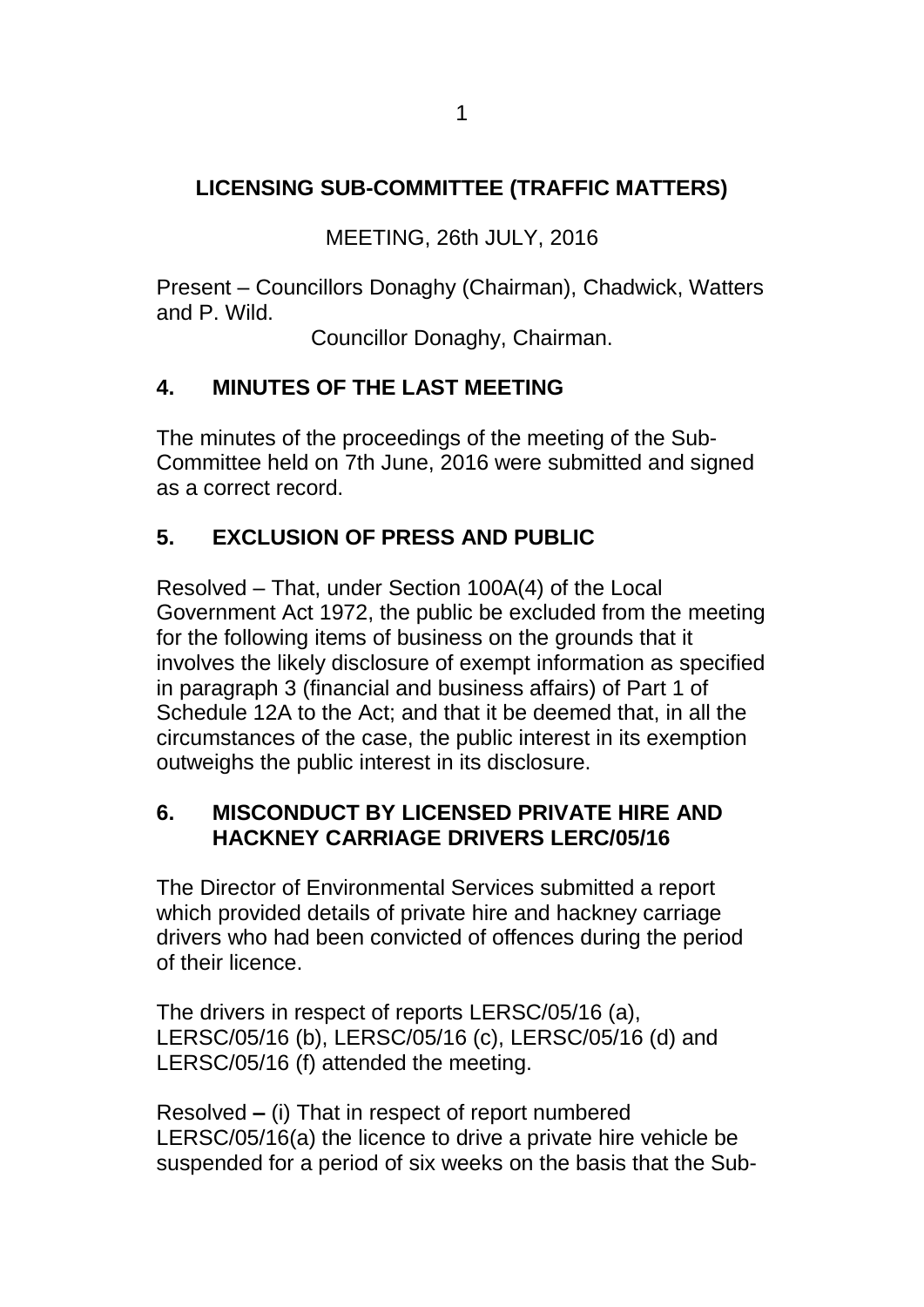Committee are not satisfied that he is a fit and proper person to hold a licence at this time.

In coming to its decision the Sub-Committee was mindful of its duty to protect the public and the offence from June, 2015 was an intermediate offence under the Council's Policy. Drivers have a duty to keep to the statutory speed limits and exceeding the limit can be a real danger to public safety.

The Sub-Committee also noted that the driver had attended the Licensing Committee in July, 2015 due to an overloaded vehicle and the driver's licence was suspended until its expiry in October, 2015.

There is therefore reasonable cause to suspend the licence as a warning and a deterrent.

(ii) That in respect of report numbered LERSC/05/16(b) the licence to drive a private hire vehicle be suspended for a period of eight weeks on the basis that the Sub-Committee are not satisfied that he is a fit and proper person to hold a licence at this time.

In coming to its decision the Sub-Committee was mindful of its duty to protect the public and the offences from 2014 and 2015 were minor traffic offences under the Council's Policy.

Drivers have a duty to adhere to the statutory speed limits and exceeding the speed limit can be a real danger to public safety.

The conviction in 2014 was not declared in accordance with the conditions of the driver's licence.

There is therefore reasonable cause to suspend the licence as a warning and a deterrent.

(iii) That in respect of report numbered LERSC/05/16(c) the licence to drive a private hire vehicle be suspended for a period of twelve weeks on the basis that the Sub-Committee are not satisfied that he is a fit and proper person to hold a licence at this time.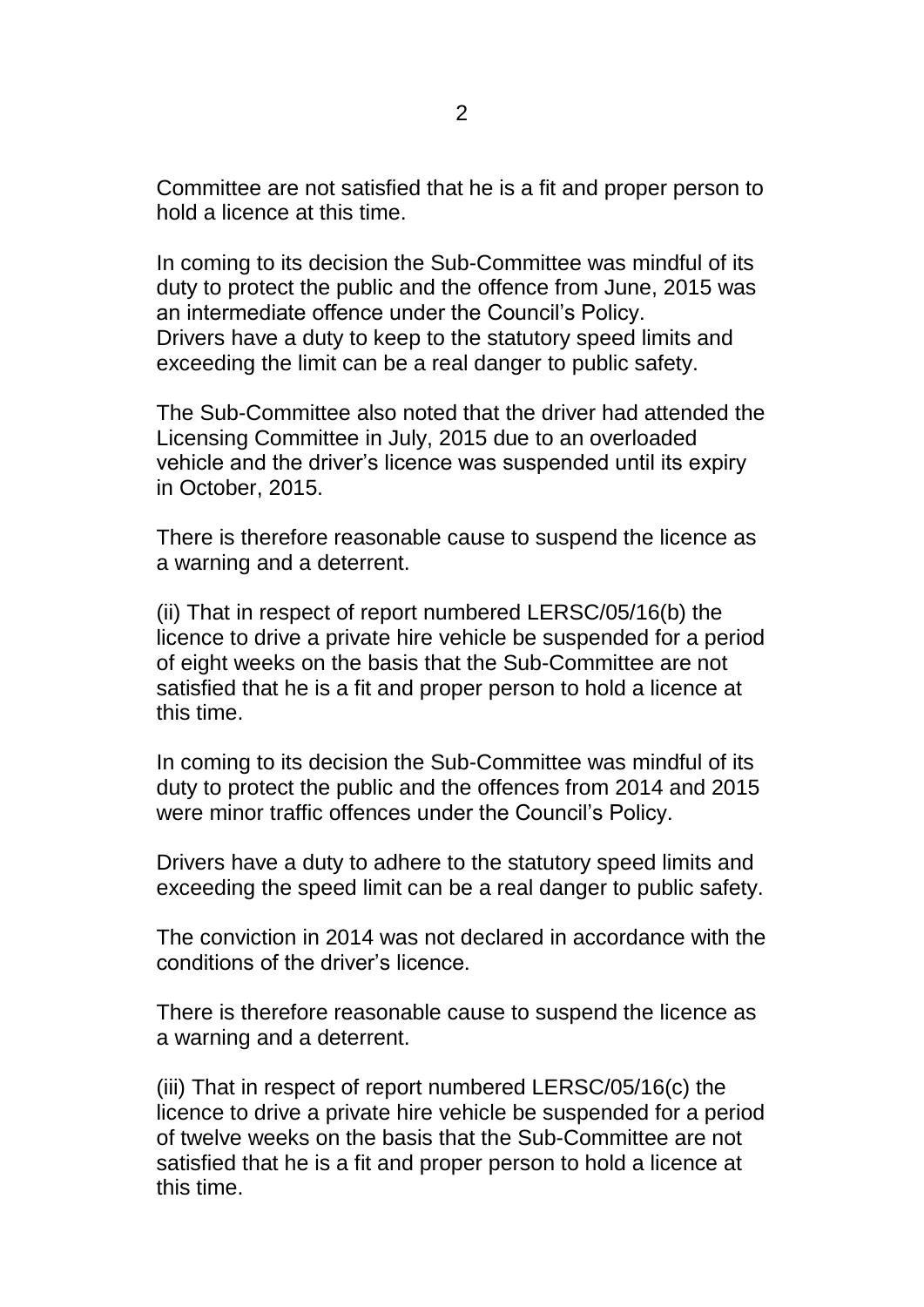In coming to its decision the Sub-Committee was mindful of its duty to protect the public and the offence from January, 2014 of using a vehicle uninsured against third party risks is a major traffic offence under the Council's Policy.

Drivers have a duty to adhere to the law at all times.

There is therefore reasonable cause to suspend the licence as a warning and a deterrent.

(iv) That in respect of report numbered LERSC/05/16(d) the licence to drive a private hire vehicle be suspended for a period of twelve weeks on the basis that the Sub-Committee are not satisfied that he is a fit and proper person to hold a licence at this time.

In coming to its decision the Sub-Committee was mindful of its duty to protect the public and the offence from February, 2016 is an intermediate traffic offence under the Council's Policy.

Drivers have a duty to adhere to the statutory speed limits at all times and exceeding the speed limit can be a real danger to the safety of the public.

The conviction comes against a background of many previous speeding offences and indicates a pettern of behaviour.

There is therefore reasonable cause to suspend the licence as a warning and a deterrent.

(v) That in respect of report numbered LERSC/05/16(e) the licence to drive a hackney carriage vehicle be suspended for a period of nine months on the basis that the Sub-Committee are not satisfied that he is a fit and proper person to hold a licence at this time.

In coming to its decision the Sub-Committee was mindful of its duty to protect the public and the offences from 2014 and 2015 of using a vehicle uninsured against third party risks are serious offences under the Council's Policy.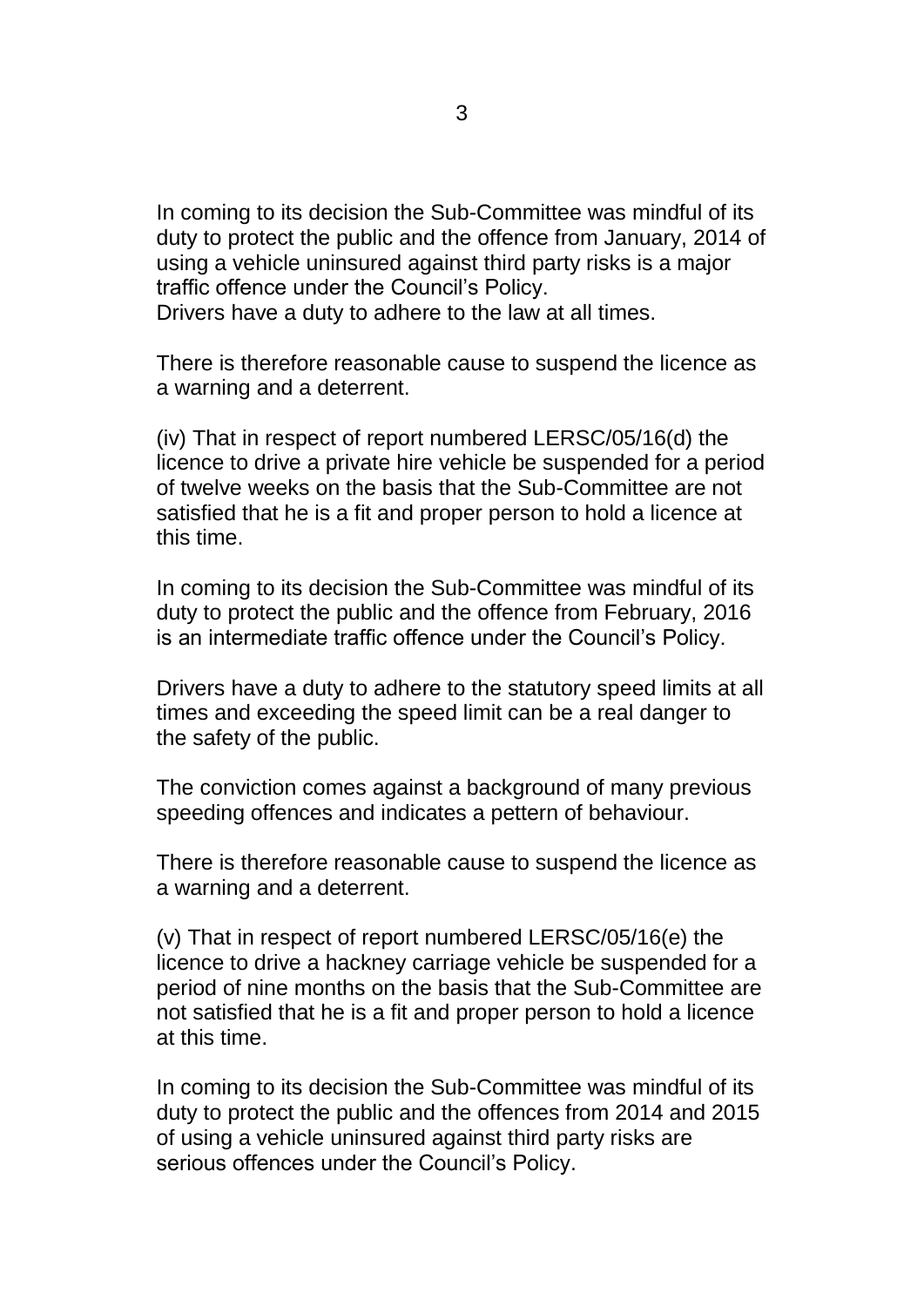Drivers have a duty to adhere to the law at all times.

The driver also failed to declare the 2014 conviction in accordance with the bye-laws attached to his hackney carriage driver licence.

The driver has not declared the 2015 conviction in accordance with the bye-laws attached to his hackney carriage driver licence.

This was the second time the driver had failed to attend this Sub-Committee in relation to these offences.

There is therefore reasonable cause to suspend the licence as a warning and a deterrent.

(vi) That in respect of report numbered LERSC/05/16(f) the licence to drive a private hire vehicle be suspended for a period of eight weeks on the basis that the Sub-Committee are not satisfied that he is a fit and proper person to hold a licence at this time.

In coming to its decision the Sub-Committee was mindful of its duty to protect the public and the offence from October, 2015 is an intermediate traffic offence under the Council's Policy.

Drivers have a duty to maintain their vehicles properly at all times and using a vehicle with defective tyres can put the safety of the public at risk.

There is therefore reasonable cause to suspend the licence as a warning and a deterrent.

(vii) That in respect of report numbered LERSC/05/16(g) the licence to drive a private hire vehicle be suspended for a period of nine months on the basis that the Sub-Committee are not satisfied that he is a fit and proper person to hold a licence at this time.

In coming to its decision the Sub-Committee was mindful of its duty to protect the public and the offence from 2015 of using a